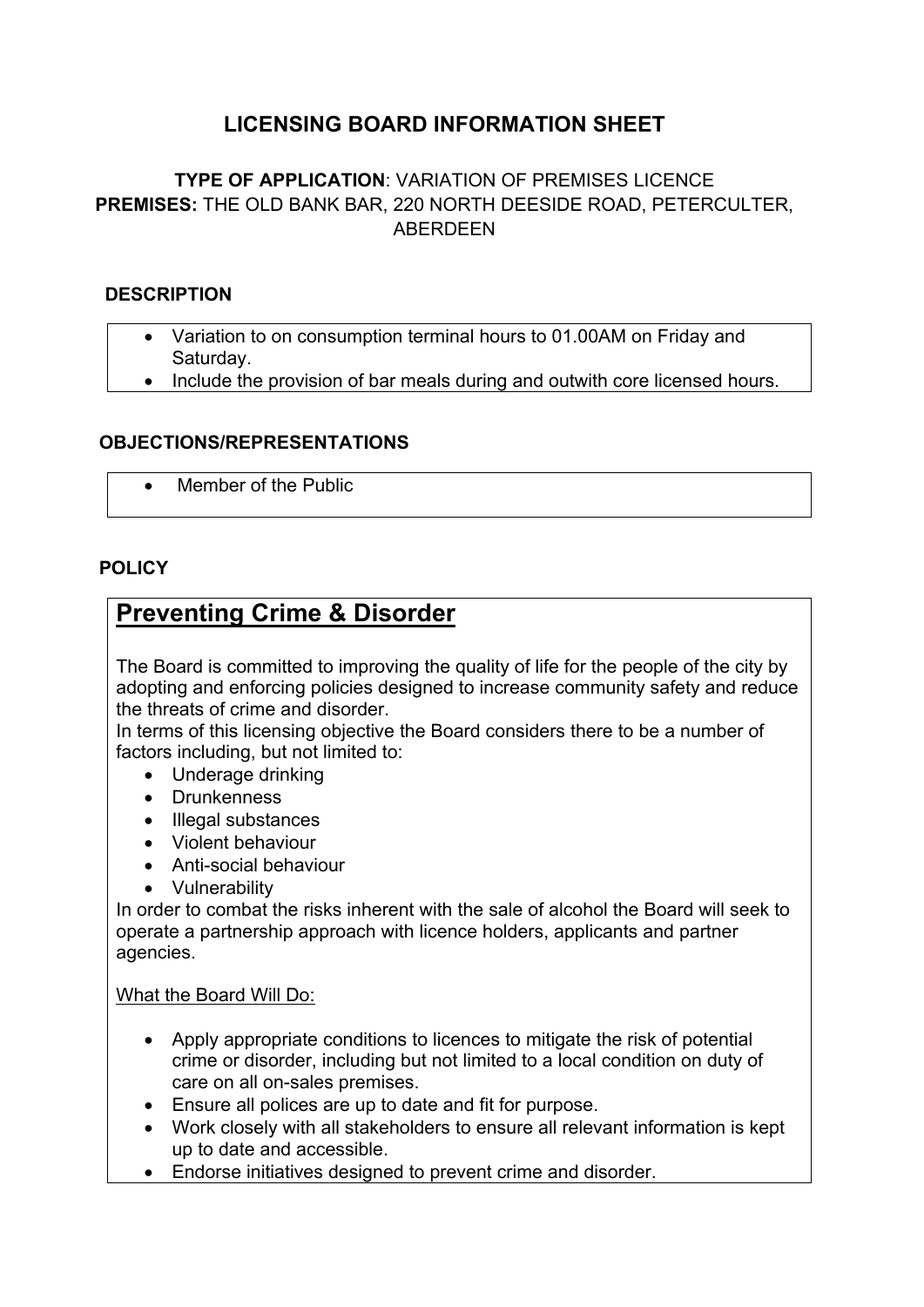Consider the review of licences where a breach of the licensing objective cannot be rectified by other means.

What the Board Will Expect of Licence Holders

- Effective and responsible management of premises including evidence of written procedures for managing incidents.
- Up to date training and supervision of staff.
- Provision of effective CCTV in and around premises.
- Provision of external lighting and security measures.
- Employment of SIA registered door supervisors when appropriate.
- Use of radiolink or other such scheme.
- Adherence to the Board's Drugs Policy.
- Enforcement of Challenge 25.
- Adoption of best practice guidance where available.
- Evidence of a relevant dispersal policy where appropriate.
- Co-operation with police and Licensing Standards Officers.

## What the Board Will Expect of Partner Agencies

- Provision of all relevant up to date information as the Board requires.
- Involvement in mediation/intervention procedures to rectify any problem areas.
- Involvement in Premises Licence Review as a last resort.

# **Preventing Public Nuisance**

The Board believes that licensed premises have the potential to have a significant impact on communities. It wishes to maintain and protect the amenity of the surrounding neighbourhoods whilst recognising the valuable cultural and social aspects of such premises.

Whilst licensing powers are not the main statutory mechanism for dealing with public nuisance in general the Board will interpret public nuisance in a wider sense where it relates to the operation of licensed premises, and in particular issues such as noise and litter.

Again, a number of factors should be considered including, but not limited to:

- Location of premises. In particular the proximity to residential or noise sensitive premises such as medical facilities, sheltered housing, schools, places of worship, nurseries and suchlike.
- Hours of operation. Closely related to the location of the premises, the hours of operation should reflect what is appropriate for the surrounding neighbourhood. The terminal hours indicated in the Supplementary Policy on Licensed Hours are the maximum available and will not be suitable for all premises.
- Nature of activities. Any activities carried on in the licensed premises should not be detrimental to the ambience of the locality.